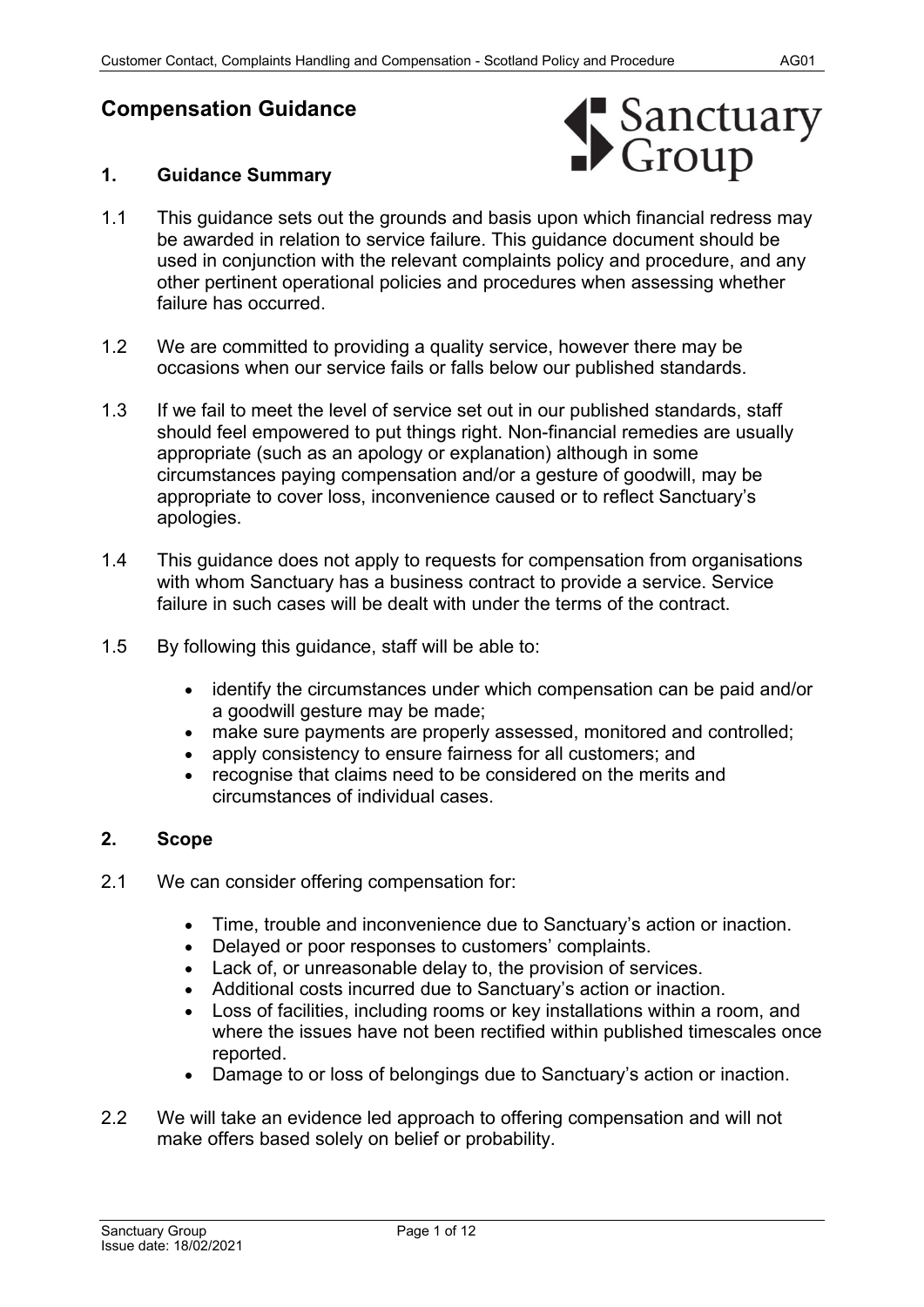- 2.3 There are certain circumstances where we will not consider offering financial redress through the complaints process, and examples include (but are not limited to):
	- Where the fault is caused by a third party not contracted by Sanctuary.
	- A service or item that Sanctuary is not responsible for.
	- Circumstances beyond Sanctuary's control, such as storm damage.
	- Where a claim could be made on home contents or building insurance and the complainant has either chosen not to make such a claim, is unhappy with the outcome of a claim or has no insurance.
	- Loss of earnings, including rental income.
	- Where an incident was caused by customer negligence, their visitors or household, or their failure to comply with the terms of their agreement;
	- Where a customer has unreasonably prevented or delayed resolution of the issue.
	- Where there is evidence that a resident's lifestyle has resulted in condensation and mould growth due to lack of heating or ventilation, or lack of adequate airflow;
	- Where there is, or has been, a payment ordered by a court or tribunal..
	- Where a complaint has been previously investigated and closed.
	- If items or goods have been stored inappropriately, such as a shed, loft, garden area, garage or temporary storage not provided by Sanctuary.
	- Instances when customers have instructed surveyors, advocates or contractors without Sanctuary's written permission or advice.
	- Personal injury claims or claims for damages in excess of £5000. These will be handled by the Group's external Insurers.
	- Requests for costs incurred during any period that a customer is decanted from their home. This is covered in Sanctuary's Tenancy Management policy and procedure.
	- Requests for home loss payments or compensation for improvements.
	- Requests for compensation where a legal claim has been made for the same items or issue. This will be dealt with by Sanctuary's Legal team.
	- Where there is an alternative means to resolve a claim such as a legal claim or tribunal, and details have been provided explaining this.

## **3. Assessing compensation**

- 3.1 When considering offering compensation we will consider the following:
	- The overall time, trouble and inconvenience suffered and whether this was reasonably foreseeable.
	- Whether non-financial compensation has already been offered.
	- An assessment of whether the loss or inconvenience could be prevented or minimised in any way by the resident.
	- Any known costs that have been reasonably incurred;
	- Consideration of the household vulnerabilities.
	- Recognition of any failure to follow policies and procedures.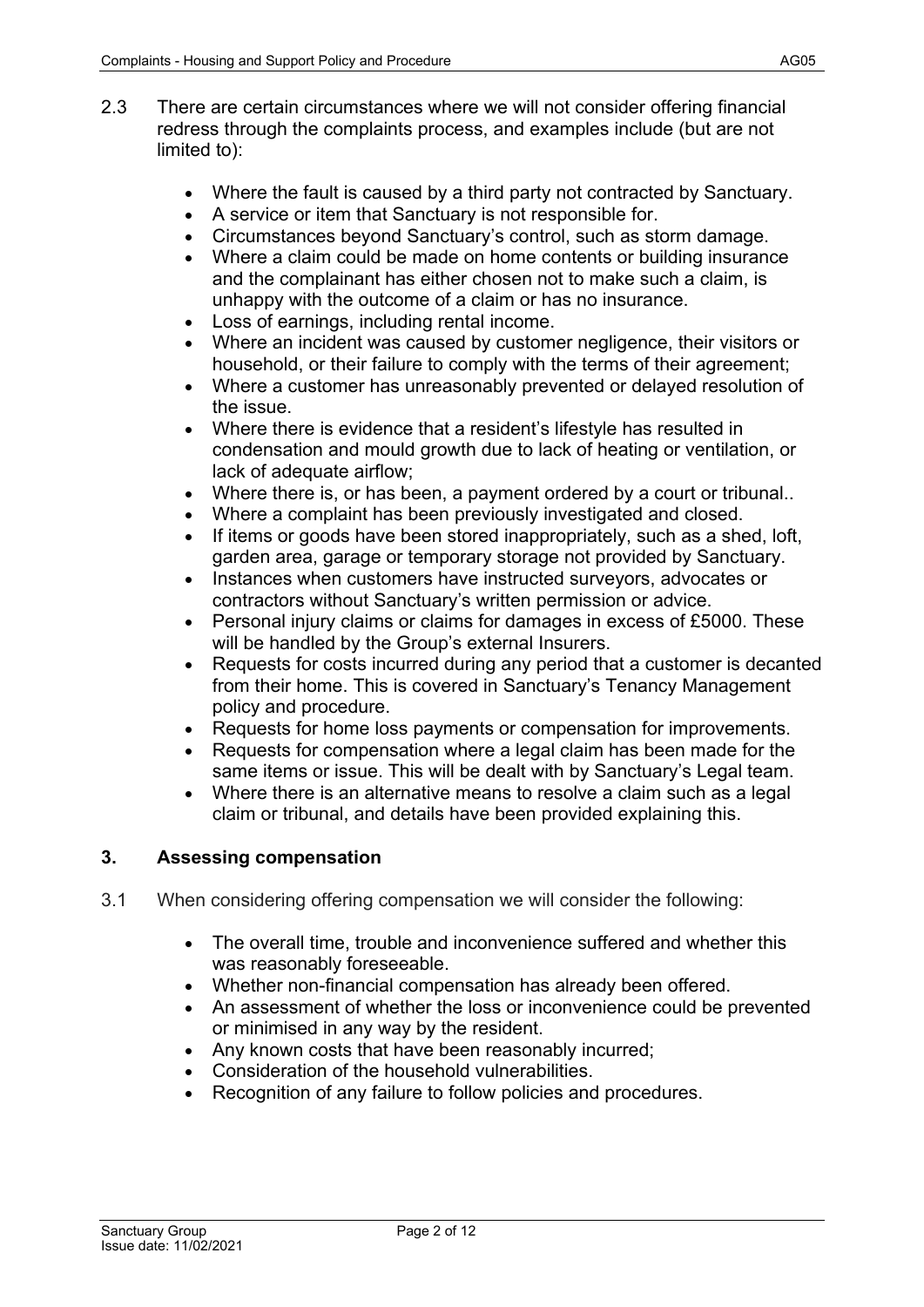## **4. General compensation - applicable to all customers**

- 4.1 Time, trouble and inconvenience
- 4.1.1 This will be considered only where there is evidence that there has been a service failure by Sanctuary that has impacted on the customer. Examples include, but are not limited to:
	- failure to follow policy and procedure leading to a delay or inaction;
	- lack of or delays to responses to enquiries within a suitable timescale; and
	- providing incorrect, insufficient or partial information.
- 4.1.2 Compensation for time, trouble and inconvenience will be offered taking into consideration both the impact that the service failure has had, and the effort the customer has needed to make for the issue to be resolved.
- 4.1.3 Examples of 'high effort' on the customer's behalf are:
	- high volume of letters, emails or calls **required** to resolve an issue;
	- needing to involve external agencies such as the Housing Ombudsman, MP, Councillor in order for an issue to be responded to;
	- repeated requests for information/clarification on an issue due to poor quality responses given by staff.
- 4.1.4 Staff will also consider whether the efforts made by the customer are proportional and reasonable under the circumstances. Staff will take guidance from the Case Resolution Team where there they believe that a customer may have acted unreasonably to ensure that each case is considered independently.
- 4.1.5 Examples of 'high impact' on the customer due to a service failure are:
	- Excessive delays to works being carried out or issues being resolved.
	- Preventing a customer from enjoyment of their home.
	- Delays in the customer accessing appropriate advice/support.
	- Failures to make reasonable adjustments to meet their needs.
	- Erroneously taking action against an individual's tenancy.
- 4.1.6 Payments of up to £400 may be made in recognition of time, trouble and inconvenience of a service failure, using the scale below:

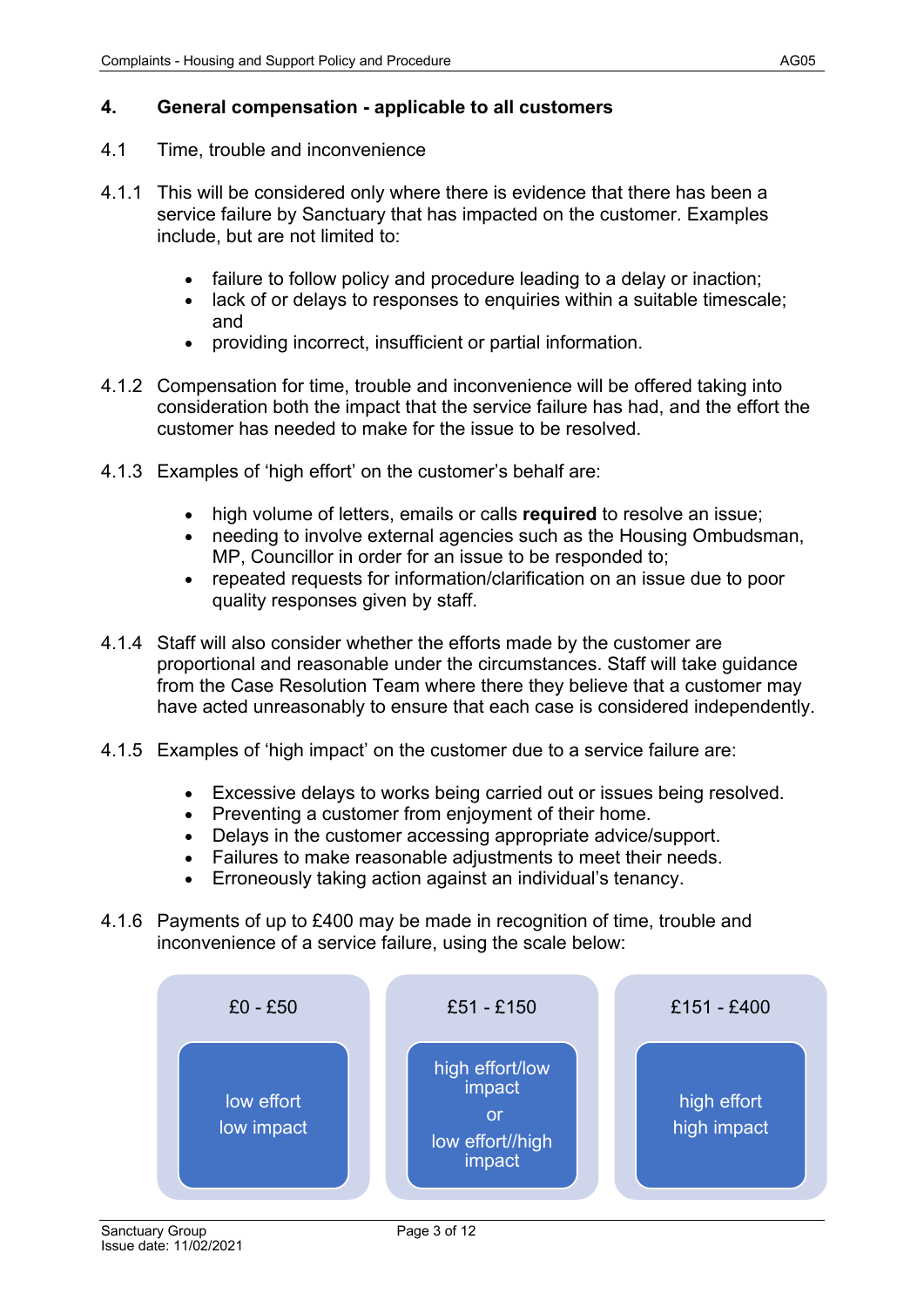## 4.1.7 Time, trouble and inconvenience examples

## Example 1

A customer reports that works have not been completed to their kitchen following a leak which was attended to within 24 hours. The customer has not reported the issue to Sanctuary previously and it is noted that the issue is cosmetic and not structural.

The review confirms that it has taken 45 days for the works to be resolved in full and that during this time, the customer has had full use of the area but the resultant marks are unsightly. The customer had called once in the interim to check on the works but no response or timescales were provided.

Based on the above, this would be considered low impact (cosmetic issue) and low effort (the customer had called once in the meantime), therefore an offer for time, trouble or inconvenience would likely be between £25 and £50.

## Example 2

A customer writes to the Chief Executive to report that grounds works have not been completed and that the grass is too long which is unsightly. This is followed by several emails to senior managers with photos of long grass in the communal areas.

On review, it is confirmed that the grass cutting could not be completed due to poor weather and boggy ground. The customer and other residents had been informed of the issue with the works and advised that additional work would be completed when the weather improved to resolve the problem.

Based on the above, this would be considered low impact (unsightly, but low impact on the customer) and high effort (emailing multiple staff and the CEO). However, as explanations had already been given, no financial redress would be offered.

## Example 3

A customer complains to their MP that their concerns about ongoing targeted ASB have not been handled appropriately and that the housing team are not responding to issues reported or keeping them updated. The customer notes that this has been affecting them for the last six months and that they have rearranged the living arrangements for their child due to the impact the situation was having on their sleep.

The complaint confirms that seriously disruptive ASB has been taking place for some time. Staff have been taking action against the perpetrator and with other agencies, but the customer has not been kept updated throughout, emails not being responded to and minimal information provided.

Based on the above, this would be considered high impact (proven serious and sustained ASB) and high effort (due to non-responses, the customer contacted the MP). A payment between £151 - £400 would likely be offered.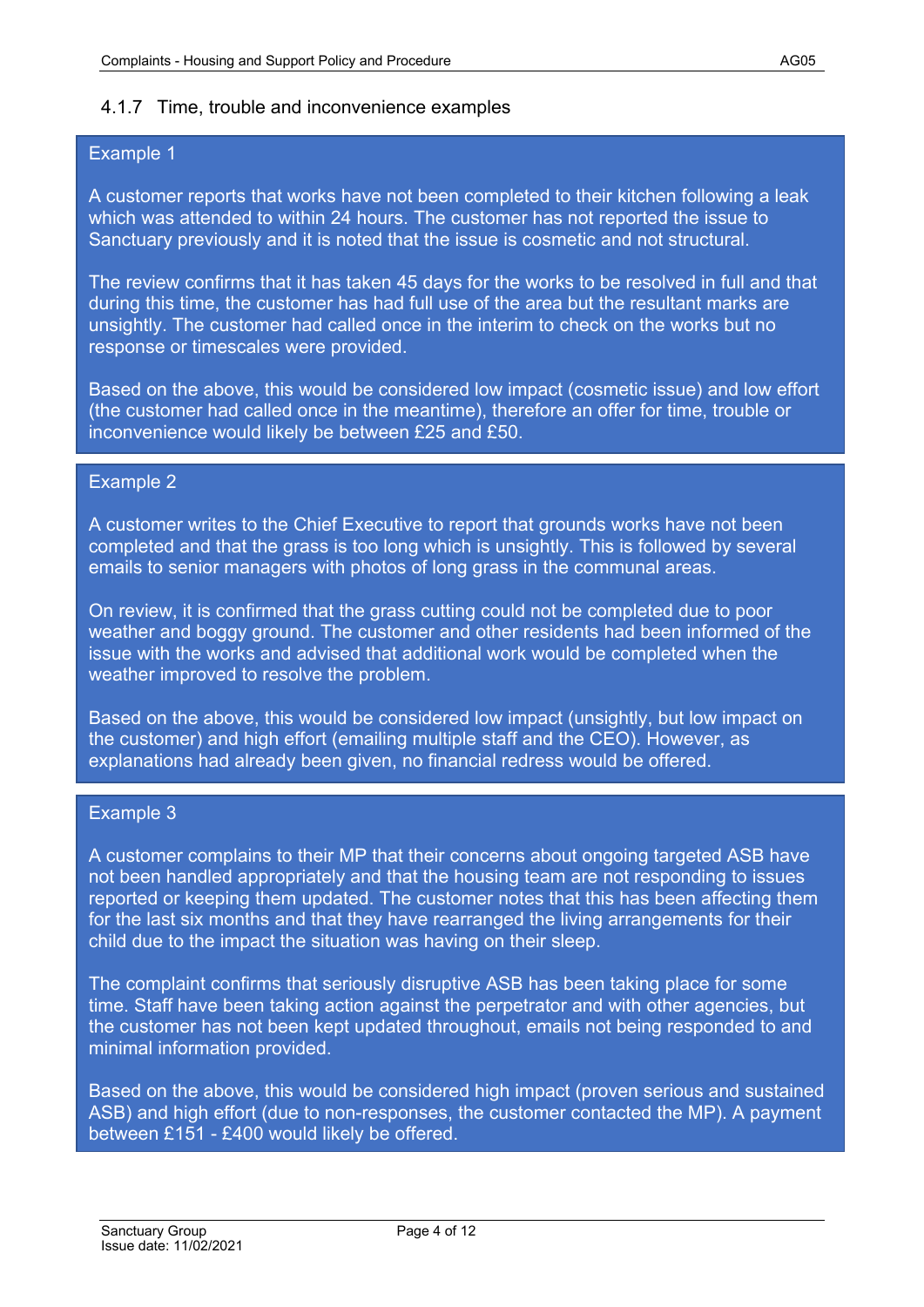#### 4.2 Poor complaint handling

- 4.2.1 Redress will be considered only where there is evidence that a complaint has not been handled in accordance with our complaints policy and procedure. Offers will reflect the effort made by the customer in order to resolve the issue and the impact that this has had on the customer.
- 4.2.2 Payments of up to £150 may be made in recognition of time, trouble and inconvenience of a service failure, using the scale and examples below:



## 4.2.3 Complaint Handling Examples:

#### Example 1

A complaint review confirms that a customer filled in the online form to complain about the time taken for damp works to be completed. The complaint form was not reviewed or raised as a complaint for two weeks. No updates were provided until the customer called.

Based on the above, an offer between £51 - £100 is appropriate.

#### Example 2

An investigation complaint about service charges finds that at the first stage, incorrect information about the charges was provided and that the customer was not informed that they have the right to refer their issue to the First Tier Tribunal.

Based on the above, an offer between £101 - £150 is appropriate.

#### Example 3

A customer complained that a housing officer was rude during a conversation. Although an initial response was given the next working day by the relevant manager, no complaint was raised until the customer requested that the issue was escalated.

Based on the above, an offer between £0 - £50 is appropriate.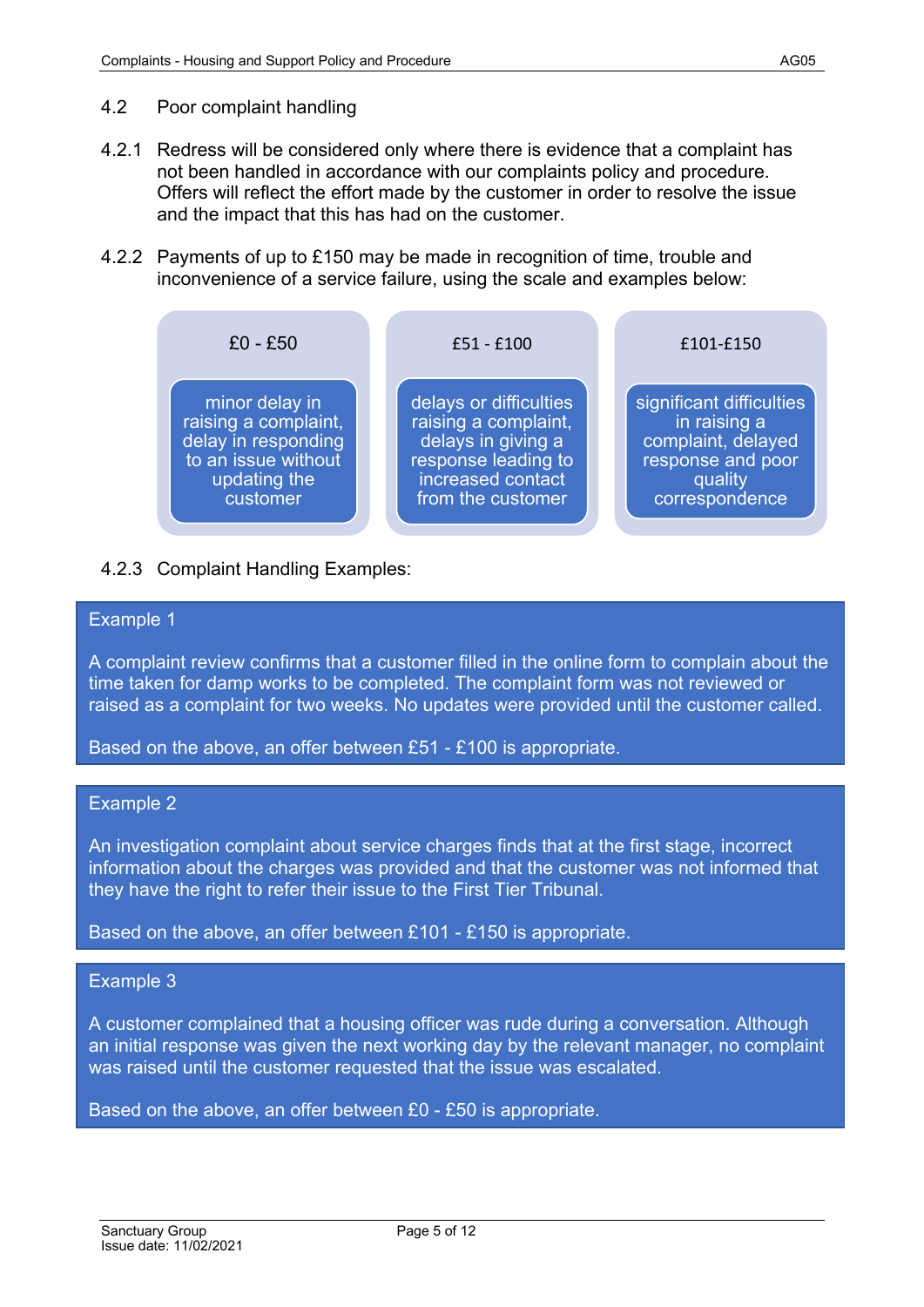- 4.3 It should be noted that payments for time, trouble and inconvenience and poor complaints handling will usually be offset against any arrears or outstanding debt, depending on the status of the customer's account.
- 4.4 Gestures of goodwill
- 4.4.1 Gestures of goodwill may be offered to any customer (tenants and homeowners) at the discretion of the officer handling the complaint and their associated approval limits.
- 4.4.2 Wherever possible, staff will look to offer non-financial gestures of goodwill and are encouraged to consider:
	- arranging works over and above our repair responsibilities;
	- flowers or household plants; or
	- vouchers such as paint packs.
- 4.4.3 Staff may discuss any proposal of goodwill gestures with the customer in order to understand what would be meaningful to them, and the officer handling the complaint should look to fulfil any suggestions where it is reasonable and proportionate to do so.
- 4.4.4 Examples of goodwill gestures are shown below:

#### Example 1

A customer complained that his property was handed over in a poor quality following void works. It was confirmed that although void works were completed, rubbish and dust had not been removed. An apology was given and to resolve the complaint, operatives returned to the property to put right the mess and as a gesture of goodwill, a decoration pack was provided to allow the customer to redecorate the affected rooms.

#### Example 2

An MP complained that a constituent did not have heating or hot water over the Christmas period, on review it was clear that the customer had not made staff aware of her situation and there was no service failure. To resolve the issue, operatives were sent to investigate the issue within 24 hours and a replacement boiler was installed. As a gesture of goodwill, the customer was sent flowers once the heating had been restored.

#### Example 3

An advocate complained that their client's property had not been redecorated in the last 15 years whereas other properties in the same scheme had been refurnished. Through the complaints process, it was confirmed that it was the tenants responsibility to carry out the works and that the other properties were a different tenure. Whilst there was no service failure, due to the unique situation the customer was in, it was agreed that Sanctuary would contribute 50 per cent of reasonable redecoration costs, on the production of the associated quotes and invoices.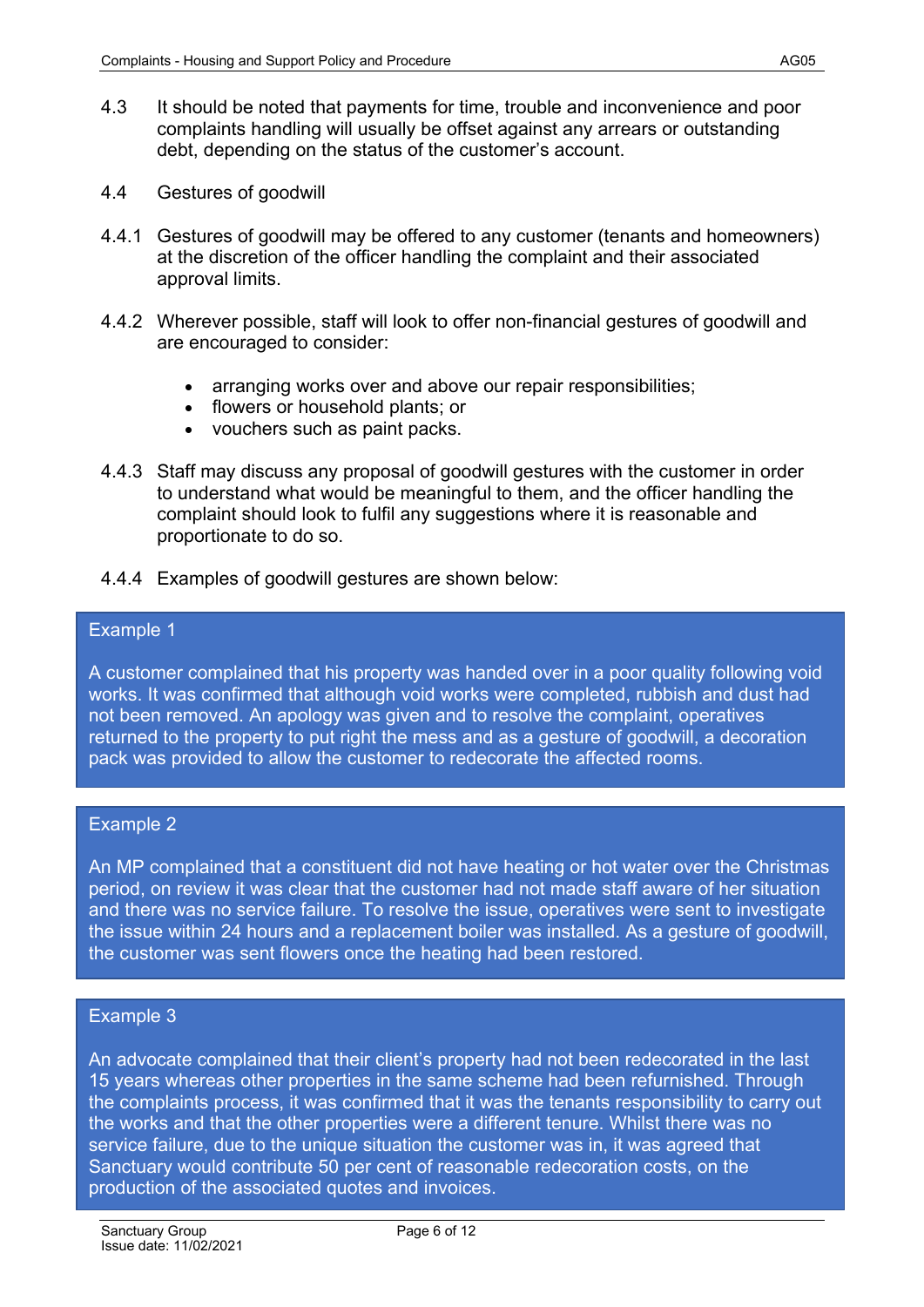## **5. Repairs compensation - rented residents only**

- 5.1 Compensation will only be paid if Sanctuary have not completed repairs within our published timescales and the failure is due to our action or inaction.
- 5.2 Compensation may be paid in line with the schedule below:

| <b>Reason for</b><br>compensation                                      | <b>Action/Amount Payable</b>                                                                                                                                       |  |
|------------------------------------------------------------------------|--------------------------------------------------------------------------------------------------------------------------------------------------------------------|--|
| No heating (total loss)                                                | £3 per day, per household between 1 Oct-30 April                                                                                                                   |  |
| No hot water (total loss)                                              | £3 per day, per household                                                                                                                                          |  |
| Food allowance (total<br>loss of cooking facilities)                   | Meal allowance per day of £15.50 per adult and<br>£9.00 per child under age of 6                                                                                   |  |
| Missed appointment                                                     | £10, only where it is clear residents were not<br>informed of any changes with reasonable notice of<br>a change                                                    |  |
| Damage to or loss of<br>personal belongings,<br>property or decoration | Compensation up to an amount which will allow the<br>claimant to purchase a like for like replacement.<br>Staff may obtain their own quotes to support an<br>offer |  |
| Decorating allowance                                                   | Decoration vouchers as set out in the Allocations,<br>Lettings and Transfers procedure for rooms<br>affected                                                       |  |
| <b>Temporary Heating</b>                                               | £4 per heater up to £100, per day between 1 Oct-<br>30 April after which evidence will be requested                                                                |  |
| Temporary<br><b>Dehumidifiers</b>                                      | £2, per dehumidifier, per day                                                                                                                                      |  |

- 5.3 Room loss allowance
- 5.3.1 Sanctuary assess the habitability of a property and use of the rooms at the point that a repairs request has been requested. This is usually though the attendance of a suitably experienced Sanctuary operative or surveyor.
- 5.3.2 Where a property is found to be uninhabitable, staff will arrange for a decant to be undertaken. All payments to the customer will be made in line with the decants process.
- 5.3.3 Where a property is found to be habitable, but the customer is concerned that their individual situation or vulnerabilities mean that the property is not habitable or safe for them, housing officers will be asked to assess the household needs and the works required to make a final decision as to whether a decant should be arranged.
- 5.3.4 If a customer remains in their property and is not decanted, compensation will be offered. For each room found to be unusable following submission of suitable evidence, residents can receive up to the following proportion of rent after 48 hours of the initial request if the issue is not resolved: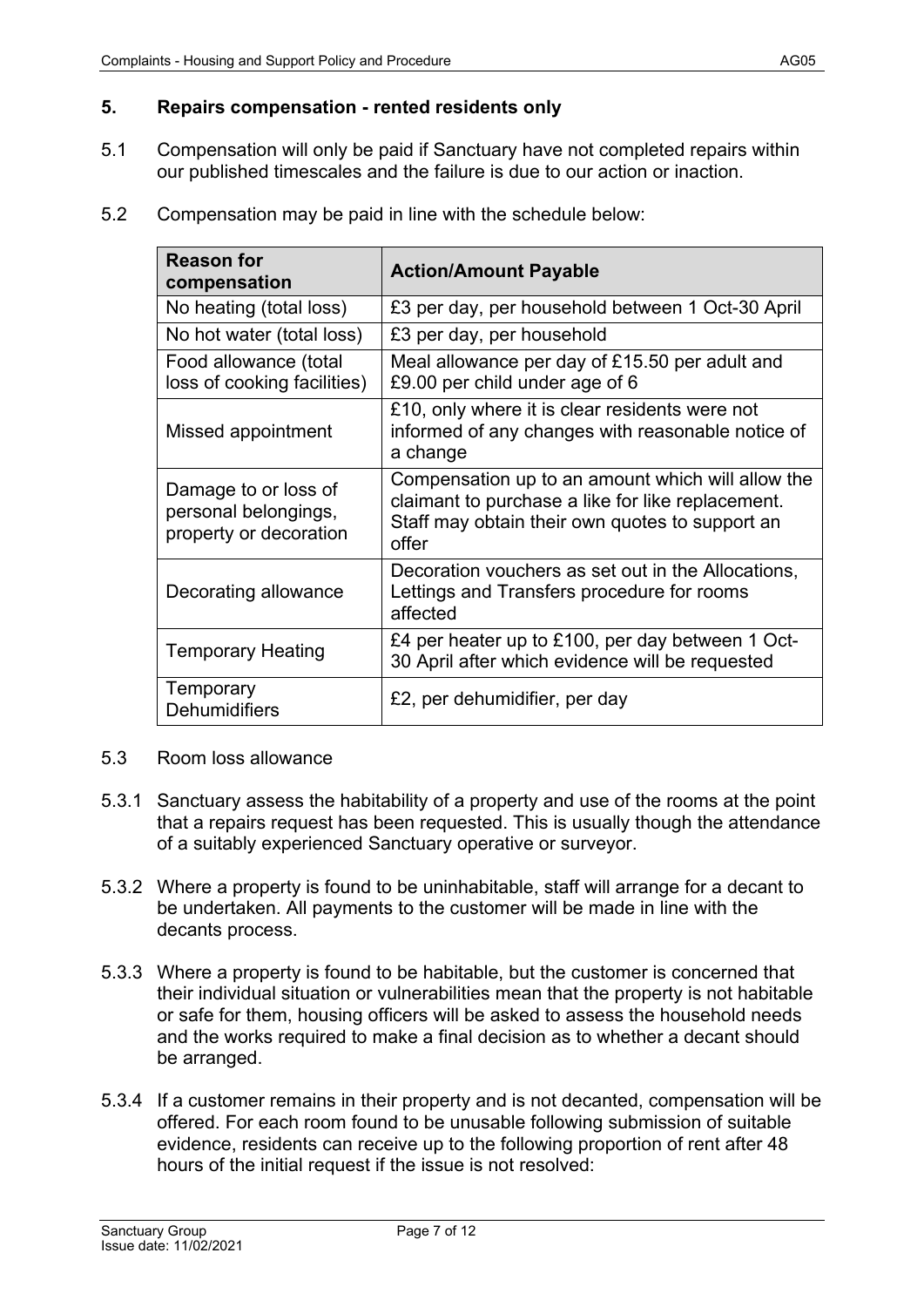- 5.3.5 If only a part of a room or external area is unusable then the percentage will reflect this; for example, unusable cupboards in a kitchen 30 per cent would not be appropriate, rather five per cent could be offered depending on the impact on the use of the room or outdoor area.
- 5.3.6 If more than one room is affected, staff will increase the offer of compensation to a maximum of 50 per cent of rent.
- 5.3.7 Compensation for loss of external areas will normally be considered only between 1 April and 30 September except for a long-term loss of the area such as due to significant works or garden treatments. Discretion will be applied if the access to and from the property is affected.
- 5.3.8 Examples of calculations using the room loss allowance are shown below:

## Example 1

A customer's property was inspected and it was noted that works were required to the ceiling of the living room. The customer was asked to clear the room and not to use the room until the ceiling was replaced. Works were completed after 56 days, due to the need for a specialist contractor to attend.

Appropriate room loss allowance would be 10 per cent of the rent for the period due to a full loss of the living room for this period.

#### Example 2

Following inspection, it was agreed that a customer's toilet was not working and required replacement. In the interim, the customer had full use of the bathroom and a second toilet in the property. Works were completed 28 days after the inspection.

Appropriate room loss allowance would be between 10 per cent and 20 per cent of the rent due, as the bathroom was available for use but the toilet was not. The level offered will depend on the customer's individual circumstances and usage of the upstairs toilet.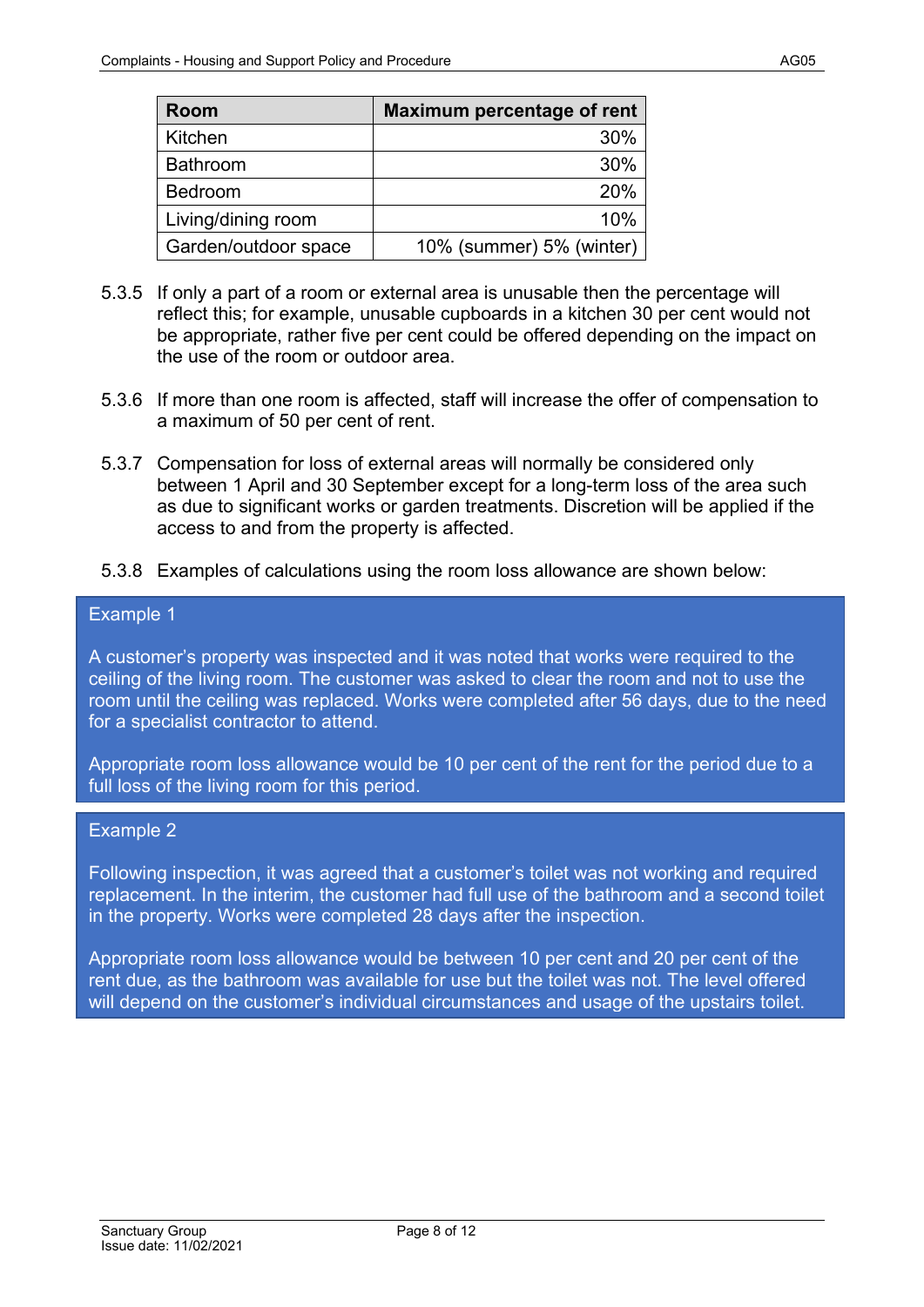## Example 3

A customer was unable to use the second bedroom and living room of their property due to damp works being required. In the interim, the customer was unable to house their children who visited for weekends as their room was affected (evidence of the agreement was provided). Works were completed after 14 days of the inspection.

An appropriate payment would be between 30 per cent and 40 per cent as although only two rooms were unavailable and the usual payment would be 30 per cent, the impact on the customer was significantly greater as their children were unable to visit in line with their family agreement.

## **6. Repairs compensation - homeowners (including shared owners)**

- 6.1 The general compensation section 4.0 applies to homeowners, including shared owners.
- 6.2 Compensation relating to services provided through service charges are covered in section 7.0 Communal Service and Service Charges.
- 6.3 We will not carry out repairs where we have no obligations under the lease or transfer to do so, except for defects to a newly constructed property during the relevant defects period as detailed in section 8.0 Newly Developed Properties.
- 6.4 Homeowners are encouraged to have their own contents insurance. While not compulsory, we will not offer compensation for costs incurred due to a decision not to insure contents. Buildings Insurance is general provided by Sanctuary, although our obligations will be detailed in individual leases. Claims should be made to the relevant insurer whether provided by Sanctuary or arranged by the owner, and any excess will be payable by the owner.
- 6.5 If a homeowner lets out their property, we will not compensate for the loss of rental income and any compensation paid will be discussed and credited to the homeowner directly and not their tenant.

## **7. Communal service and service charges**

- 7.1 Where customers pay for a support service or service to a communal area and we have failed to provide this in line with published specifications, we may recompense customers through one of the following approaches.
- 7.2 Fixed Service Charges
- 7.2.1 Sanctuary may reimburse the customer for the relevant charges for the period will usually be paid once the service has been resumed. It should be noted that this will relate only to the service provision, and not maintenance costs.
- 7.2.2 It is only in a small minority of cases that Sanctuary will reimburse all residents at a scheme without individual complaints being raised and this is at the discretion of the Operational Manager or Head of Housing.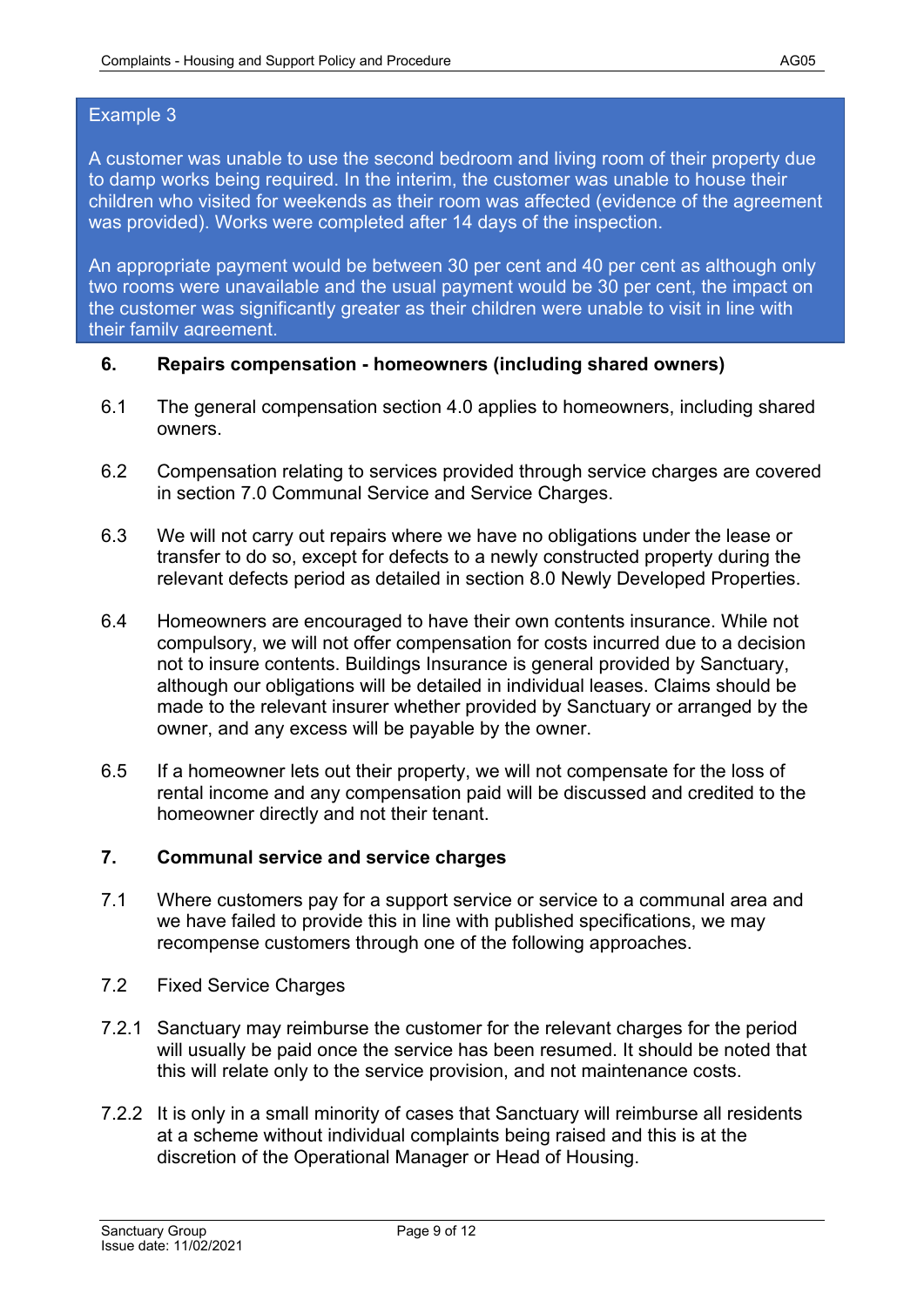## 7.3 Variable service charges

- 7.3.1 Only in exceptional circumstances will a reimbursement be offered where variable charges are applied. Generally, any allegations that the service charge is unreasonable, or services are poor will be investigated and recognised through the annual service charge account reconciliation.
- 7.3.2 Sanctuary will not offer compensation for missed appointments for communal repairs unless staff have specified that a customer is required to allow access or to discuss the works.
- 7.3.3 In addition to refunding charges or addressing allegations through the accounts process, Sanctuary may offer additional compensation in recognition of the impact of any services not being provided, or delays to communal repairs. This will be considered on a case by case basis, taking into account the individual circumstances of those involved.

## **8. Newly developed properties**

8.1 If a homeowner has purchased a property new from Sanctuary, compensation will only be made where defects identified and confirmed by Sanctuary within the defects period have not been resolved within reasonable timescales as set out below:

| <b>Nature of defect</b>                         | <b>Amount/action by</b><br><b>Sanctuary</b>              | <b>Period after which</b><br>compensation is payable           |
|-------------------------------------------------|----------------------------------------------------------|----------------------------------------------------------------|
| Emergency Repair/<br><b>Defect</b>              | £25 - £50 depending<br>on the impact                     | If not made safe within 24<br>hours                            |
| <b>Routine Repair/Defect</b>                    | £2.50 per day, per<br>household up to a<br>total of £300 | If not resolved after 20<br>working days                       |
| Non-functioning defect<br>(cosmetic/decorative) | £1 per day up to a<br>total of £250                      | Within 20 working days of<br>the end of the defects<br>period. |

- 8.2 As explained in section 2.2, we will not offer compensation or reimbursement where a homeowner has arranged and/or paid for works except in exceptional circumstances. Sanctuary will not accept responsibility for making good works carried out by unauthorised contractors or tradespersons.
- 8.3 We will not offer compensation or reimbursement for any costs incurred due to delay to construction works, or extension of handover dates.

## **9. Statutory compensation**

- 9.1 Tenant Improvements
- 9.1.1 The Housing Act 1985 (Sections 99A and 99B) grants secure tenants the right to carry out improvements subject to Landlord consent. We grant this right to Assured tenants in their tenancy agreement. This is dealt with outside the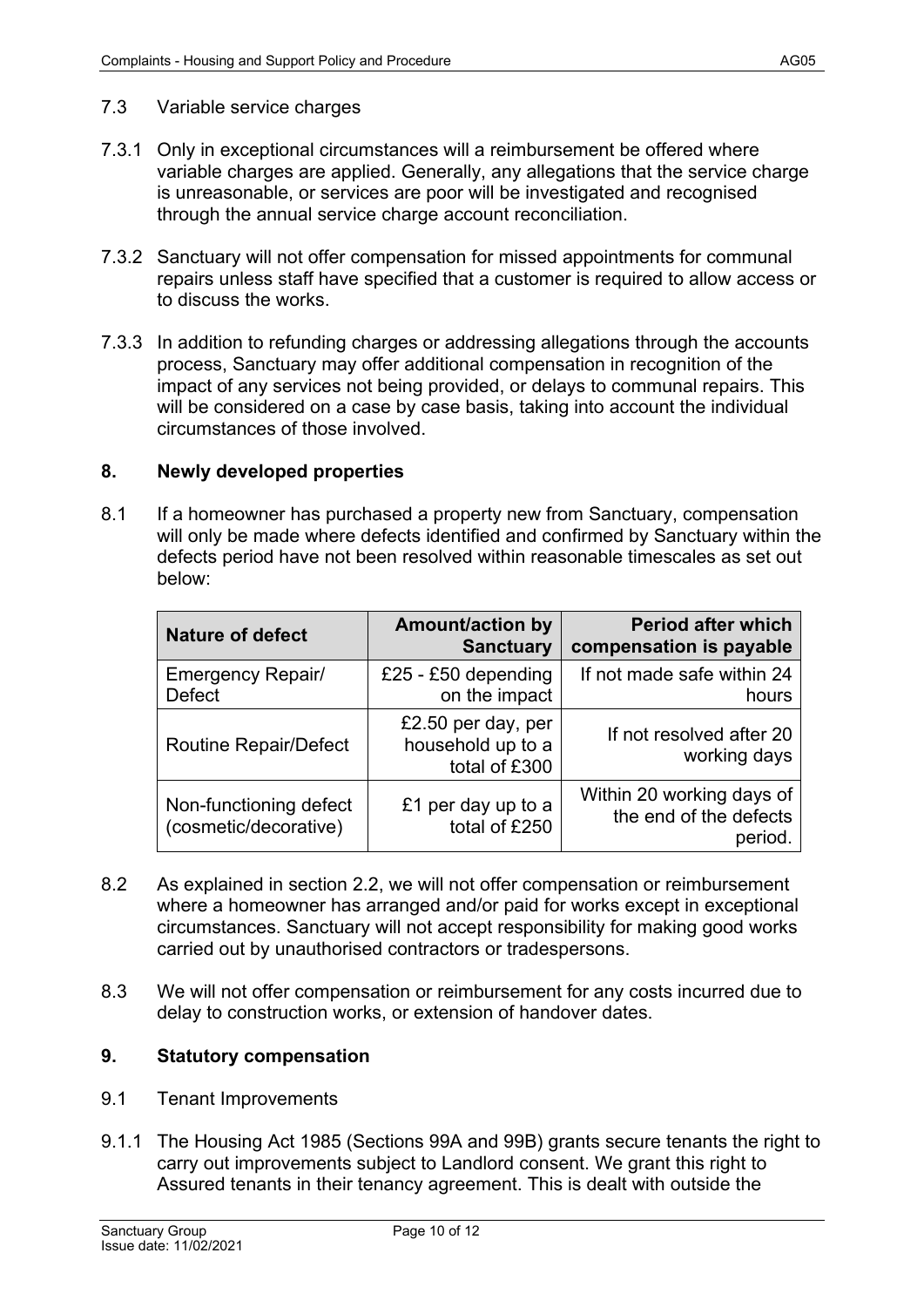complaints process. Further details are available in our Repairs and Maintenance Policy and Procedure.

- 9.2 Right to repair (Scotland)
- 9.2.1 Compensation amounts will normally be awarded in line with the Scottish Secure Tenants (Right to Repair) Regulations 2002, i.e. £15 when the target timescale is not met and £3 compensation for each working day until the repair has been completed. The period in which £3 compensation can be awarded for every working day is calculated as:
	- commencing on the day after the last day of what would have been the maximum period if the maximum period had applied to the other listed contractor and had started on the day after the day of receipt of instruction; and
	- ending with the day on which the qualifying repair is completed, subject to a maximum amount of compensation of £100.

## **10. Payment processes and appeals**

- 10.1 We will normally offset any compensation or goodwill gesture made against any arrears or debt owed to us by the customer. In exceptional circumstances payment may be made directly to the customer; this requires approval from either the Head of Case Resolution or Operations Manager examples of this include instances of:
	- Items damaged/lost due to Sanctuary's action or inaction;
	- Reimbursement for costs incurred as noted in 5.2 of this guidance;
	- Costs incurred due to a service failure such as increased utility bills.
- 10.2 Offers of compensation will normally made when the repair or action has been agreed. Where action is planned for future completion, compensation may be offered up until this point.
- 10.3 If a customer is unhappy with the offer of compensation, they will be asked to explain why they are dissatisfied, provide any additional information and advise what they are looking for within the next 10 working days. Once this has been received, the officer handing the complaint will review their request and a final response will be given, usually within the next 10 working days.
- 10.4 Where a customer is unhappy with a compensation offer at the first stage they have the right to escalate their complaint to the second stage and the request will be considered by the investigating officer and a formal response given.
- 10.5 Where a customer is unhappy with a final offer made at the second stage of the complaints process, the complaint will be closed and the customer advised of their right to refer their complaint to either the Housing Ombudsman after eight weeks of the final response or a Designated Person if they wish to progress this before eight weeks have elapsed.

Issue date: 11/02/2021